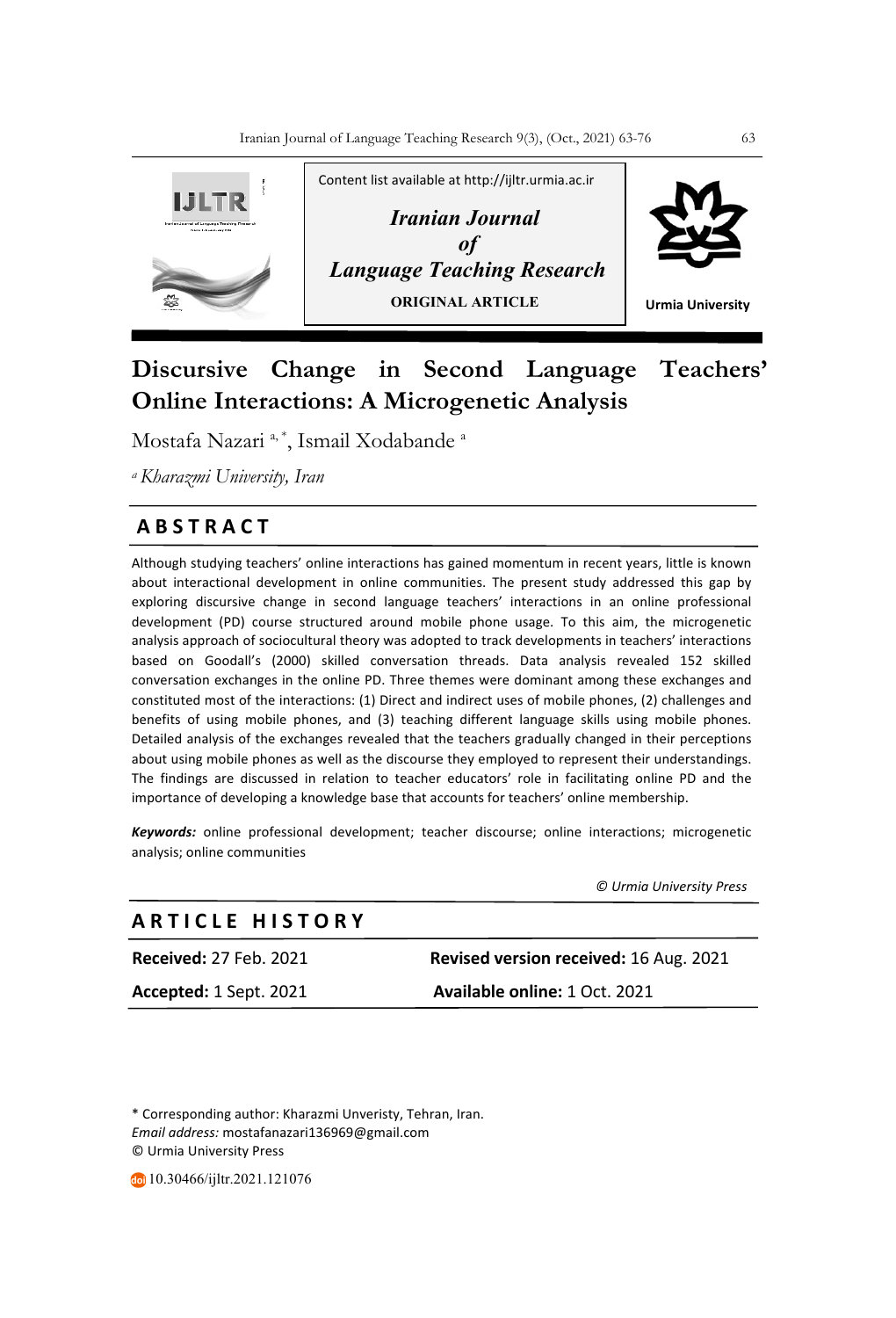# **Introduction**

Over the past decade, digital technologies have transformed various aspects of education. Parallel to these transformations, teaching and teacher education have been conceptualized in novel ways. In this regard, teachers can now engage in multiple technology-oriented communities that contribute to their professional learning as such communities "can be a valuable means of developing supportive and collegial professional practices" (Lantz-Andersson et al., 2018, p. 303). Moreover, engagement in online communities is likely to profoundly (re)shape teachers' sensemaking by connecting them to individuals who have shared goals and belongings (Parsons et al., 2019). Along with the growing body of knowledge on teachers' online interactions, a concomitant line of inquiry has been examining online teachers' belonging in characterizing their membership (e.g., Lantz-Andersson et al., 2018; Parsons et al., 2019; Robson, 2018). However, there are few studies examining developments in teachers' engagement in online communities. Such an undertaking is significant to portray how teachers change and grow during participation in online communities. The present study aims to address this gap by tracking change in a group of English as a Foreign Language (EFL) teachers' interactions in a professional development initiative framed around mobile phone usage.

# **Literature review**

#### *Online teacher communities*

The advent of technological advancements has redefined multiple dimensions of human life. In education, these advancements have reconfigured the makeup of classrooms, teacher-learner relationships, and more broadly educational policy and planning (Egbert & Borysenko, 2019; Nazari & Xodabande, 2020). Such developments have reconceptualized teachers' professional learning and membership as they can now engage in different online communities to hone their professional skills and competencies (Lantz-Andersson et al., 2018). A wide range of online professional development (PD) opportunities are now available, which render PD as a more personalized activity for the teachers and "can effectively support individual teachers' professional learning if it allows for social educative engagement with other professionals" (Parsons et al., 2019, pp. 34-35).

In their work on online teacher communities, Lantz-Andersson et al. (2018) reviewed 52 studies that have reported on formal and informal online communities. These authors concluded that such communities contribute to teachers' PD by providing various affordances that can be used by teachers in their personalized reflections. Such communities and the constitutive interactions are also viewed as beneficial in that "the continuous growth of teachers' online interaction for professional use reflect[s] a growing sense amongst teachers that these are meaningful and beneficial professional activities" (Lantz-Andersson et al., 2018, p. 313). Interaction was viewed by Lantz-Andersson et al. (2018) as one of the key variables in teachers' online engagement and sense-making. van Bommel et al. (2020) also state that interactions "can open up PD in a fairly efficient way where the benefit seems to repay the time and effort invested" (p. 8). Along these lines, studying teachers' online interactions has risen to prominence in recent years.

There is a growing body of knowledge on teachers' interactions in online communities (e.g., Kelly & Antonio, 2016; Liljekvist et al., 2021). One such study is Alemdag and Erdem (2017), which explored the application of an e-mentoring program for novice teachers and examined the online interactions, the mentors' and mentees' satisfaction, and the benefits of the program for them. Fourteen mentors, 14 mentees, and six teacher educators participated in the study. Data were collected from interviews and participants' online messages, and analyzed through three stages of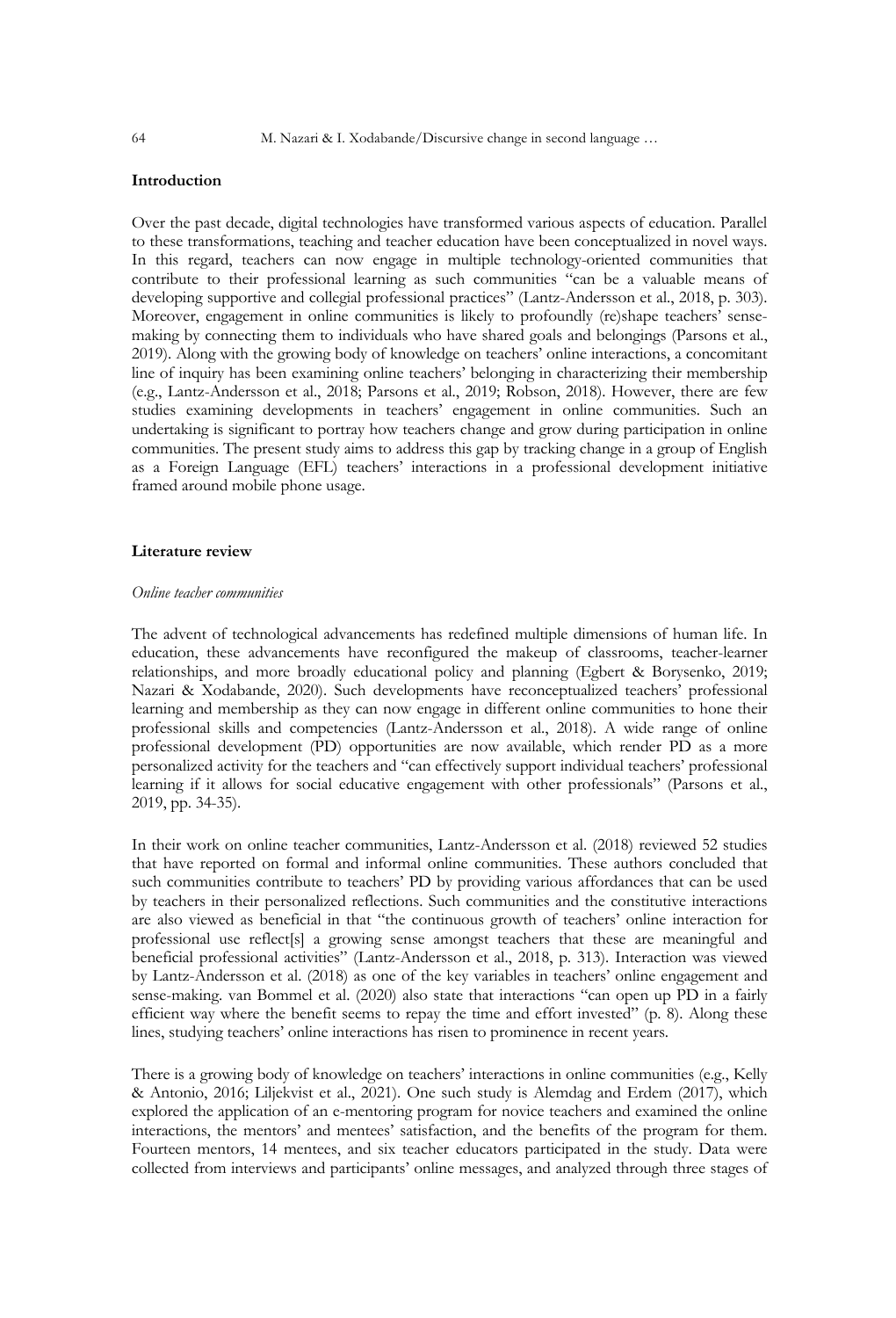organization, description, and interpretation. The results of the study indicated that the participants showed various levels of support for their interlocutors in the initiative and gradually enhanced their understanding of e-mentoring. Moreover, the study highlights the important role of teacher educators and mentors in facilitating mentees' socialization in online forums.

Additionally, van Bommel et al. (2020) examined six large Facebook groups of mathematics and Swedish-language teachers to explore the teachers' knowledge as embodying in their discussions and interactions. Data were collected from 553 threads of groups that had between 2000 to 15000 members. The researchers examined and analyzed the exchange types of the interactions in light of four categories: Transaction, transformation, no response, and not relevant. Data analyses showed that after discarding the irrelevant posts, 475 threads remained, which involved 51 threads of transformation, 366 threads of transaction, and 58 threads did not receive any response. While this body of knowledge has well-portrayed teachers' online interactions, little is known about the possible changes in teachers' interactions in online communities, which is the focus of the present study.

#### *The present study*

The body of knowledge on teachers' membership in online communities shows that such communities positively contribute to teachers' understanding of their own professionalization (e.g., Lantz-Andersson et al., 2018; Nazari & Xodabande, 2020), collegial relationships (e.g., Parsons et al., 2019; van Bommel et al., 2020), and professional skills and competencies (e.g., Alemdag & Erdem, 2017; Kelly & Antonio, 2016; Liljekvist et al., 2021). However, most of the extant literature has taken a holistic view toward such a contribution, with little documented studies on how change in teachers' online interactions occurs. Thus, there is a need for studies that move beyond simply describing teachers' interactions in online communities toward documenting the details of membership and the possible developmental changes that occur in interactions, a point also emphasized by Lantz-Andersson et al. (2018). Tracking such a change is the purpose of the present study in discussing developmental changes in teachers' online interactions.

The study is theoretically and methodologically framed within a sociocultural theoretic (SCT) perspective. SCT has as its tenet three major features: Mediation, social learning, and genetic analysis (Ohta, 2013; Warford, 2011; Warschauer, 2005). While the first two features involve the way individuals' participation in social activities shapes their learning, the third feature is basically analytic and aims to capture learning developmentally. In other words, genetic analysis helps "understand many aspects of mental functioning only if one understands their origins, or histories, and developmental process" (Warschauer, 2005, p. 43). This type of analysis is in close connection with the purpose of the present study in tracking the changes in the teachers' articulations (Freeman, 1993; Jocuns et al., 2020; Li, 2020). Thus, in response to the dearth of research regarding developmentally examining teachers' interactions in online communities, this study employs microgenetic analysis to document the changes in a group of Iranian EFL teachers' membership in a PD designed around mobile phone usage. The study addressed the following question:

What developmental trajectory do language teachers' online interactions follow in a professional development initiative structured around using mobile phones?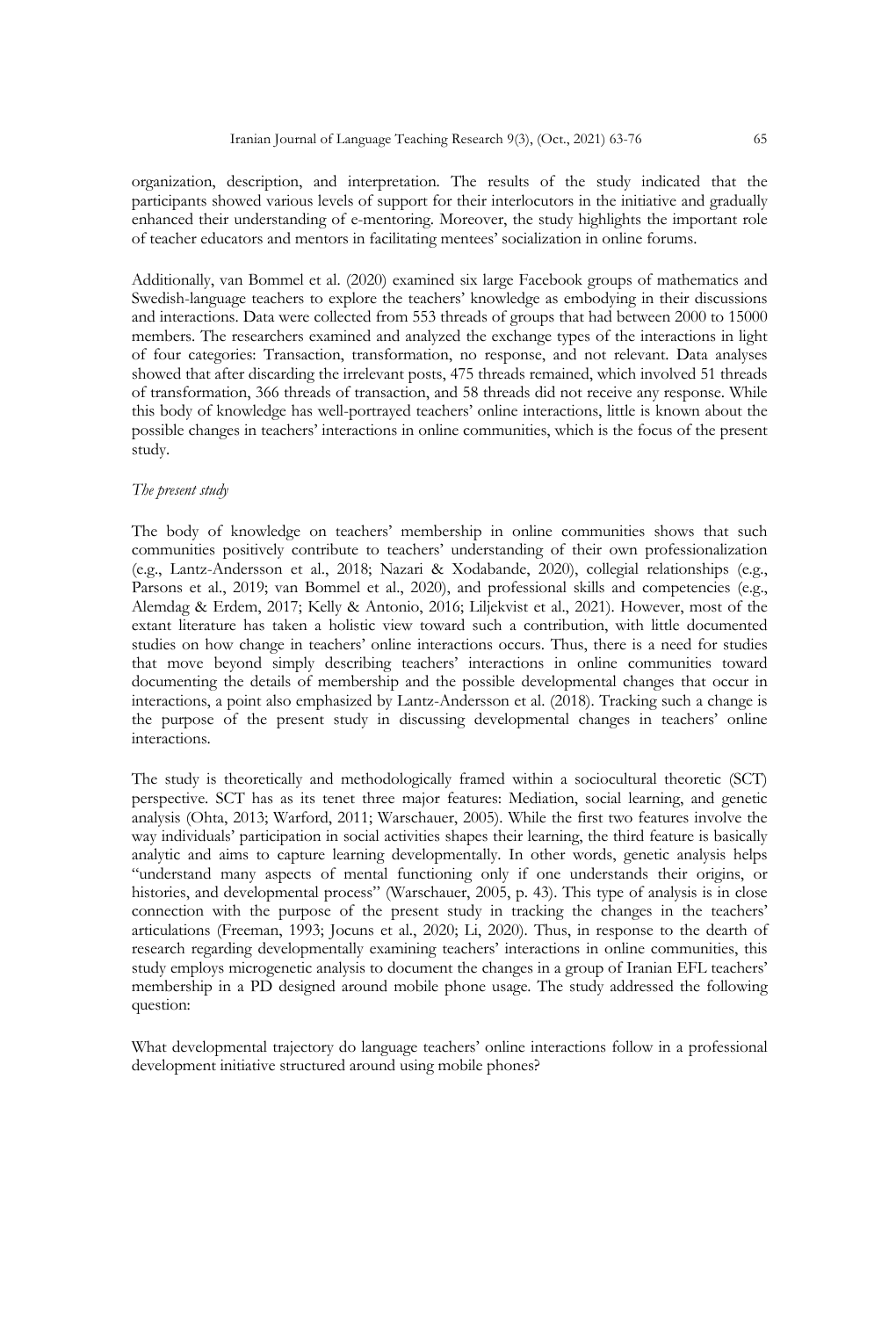# **Method**

#### *Context and participants*

This study was conducted in Iran. The setting was a private language school, which employed materials from international publishers and aimed to develop the students' general English proficiency across all the skills and sub-skills. The school offered general English classes across elementary, intermediate, advanced, TOEFL, and IELTS levels. The classes of the school were equipped with overhead projectors and TV sets that could be used by the teachers and learners. Before starting the study, we consulted the teachers of the language school and five teachers (T1, T2, T3, T4, and T5) agreed to participate in the study. After initial talks with the teachers, we realized that two of them were already interested in using mobile phones, but three teachers were not inclined to use mobiles. Table 1 indicates the profile of the teachers.

Table 1 *Participating Teachers' Profile* 

| Age        | $25 - 33$                     |
|------------|-------------------------------|
| Experience | $4 - 8$                       |
| Degree     | BA, MA                        |
| Education  | TEFL, Translation, Literature |
| Gender     | Male $(3)$ , female $(2)$     |
|            |                               |

#### *The professional development course*

This study is part of a larger project that examined the impact of a PD course structured around mobile phone usage on Iranian EFL teachers' professionalism. The PD course was conceptually informed by Richards' (1989) components of a teacher education course. The course had six components: Needs analysis, approach, content, teacher role, researcher/educator role, and evaluation. For a complete discussion of the course see Nazari and Xodabande (2020). Of particular concern to the present study is the teachers' interactions. The course involved 10 weeks of joint discussions, lasting over three months and in Telegram messaging application. Each online session lasted around two hours. As the course was structured around using mobile phones, various mobile-related topics were discussed including using mobiles for novel skills and sub-skills, theoretical and practical aspects of using mobile phones, benefits and challenges of using mobiles, and the teachers' use of mobile phones in their classes. Thus, a wide range of theoretical and practical aspects were discussed in the PD to both contribute to the teachers' knowledge base and ground the discussions in practical usage of mobile phones.

#### *Data collection*

Data for this study were collected from the teachers' online interactions as we aimed to track the possible changes in the interactions microgenetically. To this end, the whole interactions were fed into Nvivo software to delineate the categories emerging from the interactions. To operationalize the analysis route, we used Goodall's (2000) verbal exchange continuum, which involves five components: Phatic communication, ordinary conversation, skilled conversation, personal narratives, and dialogue. As we sought change in the teachers' interactions, skilled conversation exchanges could better suit the purpose of the study due to their higher frequency in the interactions as compared to the other components and bearing more mobile-related contents in the discussions. Goodall (2000) defines skilled conversation as "an elaborate and interlocking, mutually understood, means to arrive at a mutually organized, but not always predetermined, end"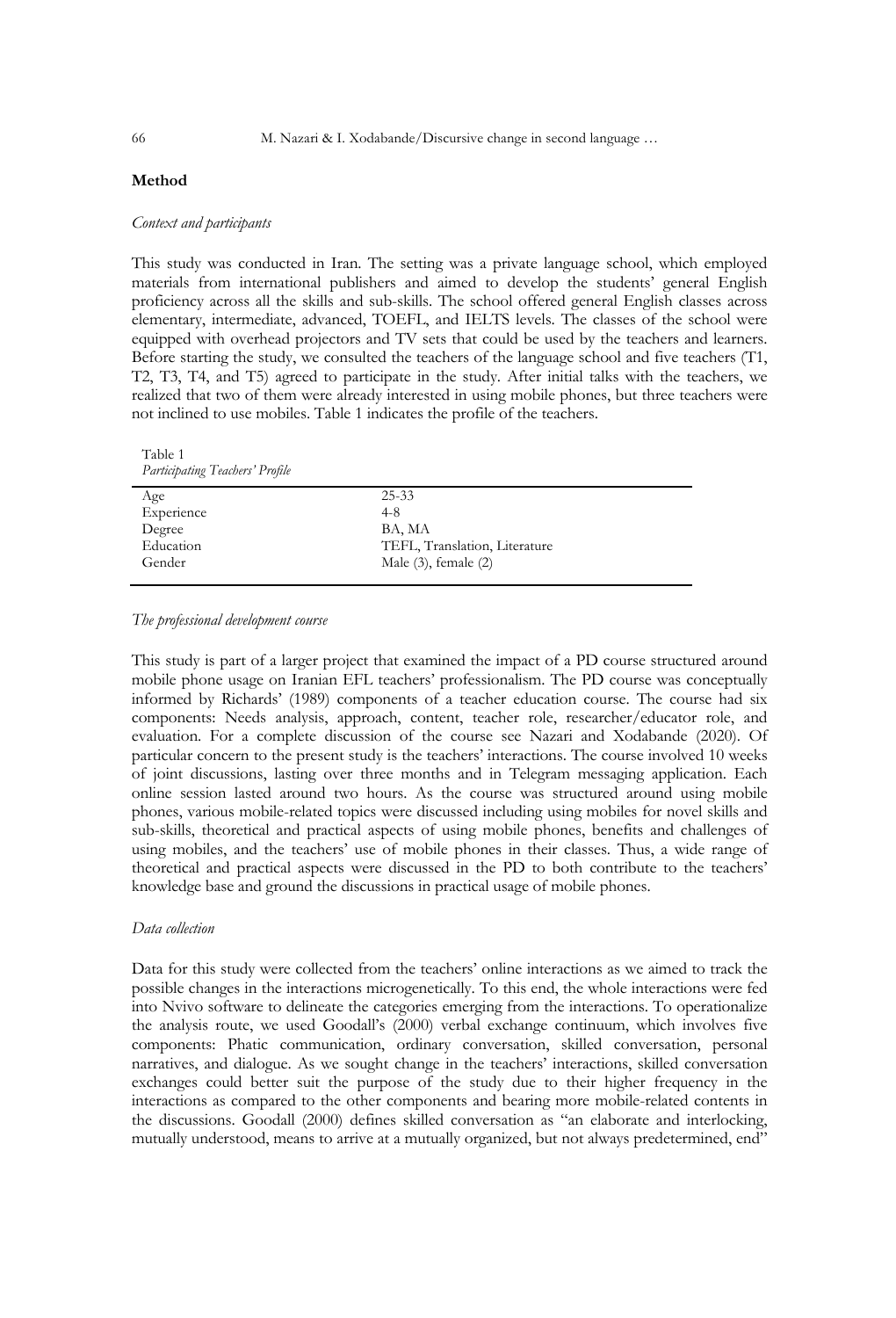(p. 104). This definition suits well with examining how teachers change their interactions and whether their conversations involve skilled-ness over time.

The analysis of the interactions from a skilled conversation lens yielded 152 exchanges (78% of all the interactions). The themes emerging from the interactions were: (1) direct and indirect uses of mobile phones (28%), (2) challenges and benefits of using mobile phones (21%), (3) teaching different language skills using mobile phones (18%), (4) attitudes toward MALL (16%), (5) associated language learning outside the classroom (14%), and (6) learners' and teachers' relationships as influencing and being influenced by mobile phone usage (3%). After delineating the themes via Nvivo in a cyclical and evolving process of iterative coding (Saldana, 2013), we analyzed the content of the interactions to have a clear map of the interactions. In doing so, we operationally defined interactions in light of van Bommel et al.'s (2020) definition of a thread in online interactions as: "A thread starts with a post and consists of all the further contributions that this post and any further response elicit" (p. 4). Such a conceptualization helped us track the interactions neatly and be able to seek the possible changes more effectively.

#### *Data analysis*

Vygotsky's focus on learning-in-interaction primarily seeks the moment-by-moment changes that bring about higher forms of learning in which he emphasized "the very process by which higher forms are established" (Vygotsky, 1978, p. 64). To this aim, microgenetic analysis defines process in terms of "using 'units' of analysis, with a unit being a part of the whole, comprising all of the key characteristics of the whole" (Ohta, 2013, p. 649). In the literature of TESOL teacher education, microgenetic analysis has received insufficient empirical attention (e.g., Karimi & Nazari, 2021), yet by focusing on gradual change and defining units of/for change, it offers a helpful framework for tracking teachers' online reflections.

Microgenetic analysis is resonant with the skilled conversation approach the present study follows in tracking how teachers change in their interactions (Freeman, 1993; Warford, 2011). The unit of analysis in this study was a session and all the constitutive information embodying in the teachers' skilled interactions. This perspective was in line with Calais (2008) who holds that in analyzing interaction based on microgenetic analysis, the unit of analysis could be a session. This way of seeking change could also better delineate how the teachers developed/grew in their interactions over the PD course. It should be mentioned that as gradual change in interactions was the focus of the study, we only used online reflections as the major data source.

Although the first and final sessions also involved skilled conversations, we did not use the data from these two sessions as the first session could mainly be influenced by the novelty of the course and the final session by wrapping-up the course. Moreover, as not all the above six themes emerging from the interactions were present in all or most of the sessions, we present the data from interactions that had similar representations across most or all of the sessions. This process yielded three categories that constituted 67% of the whole skilled conversations: (1) Direct and indirect uses of mobile phones (28%), (2) challenges and benefits of using mobile phones (21%), and (3) teaching different language skills using mobile phones (18%). In what follows, we present extracts from the three categories as showing change in the teachers' interactions.

#### **Findings**

The analysis of online interactions revealed that over the PD course, the teachers' interactions regarding different aspects of using mobile devices changed, and the changes were reflected in the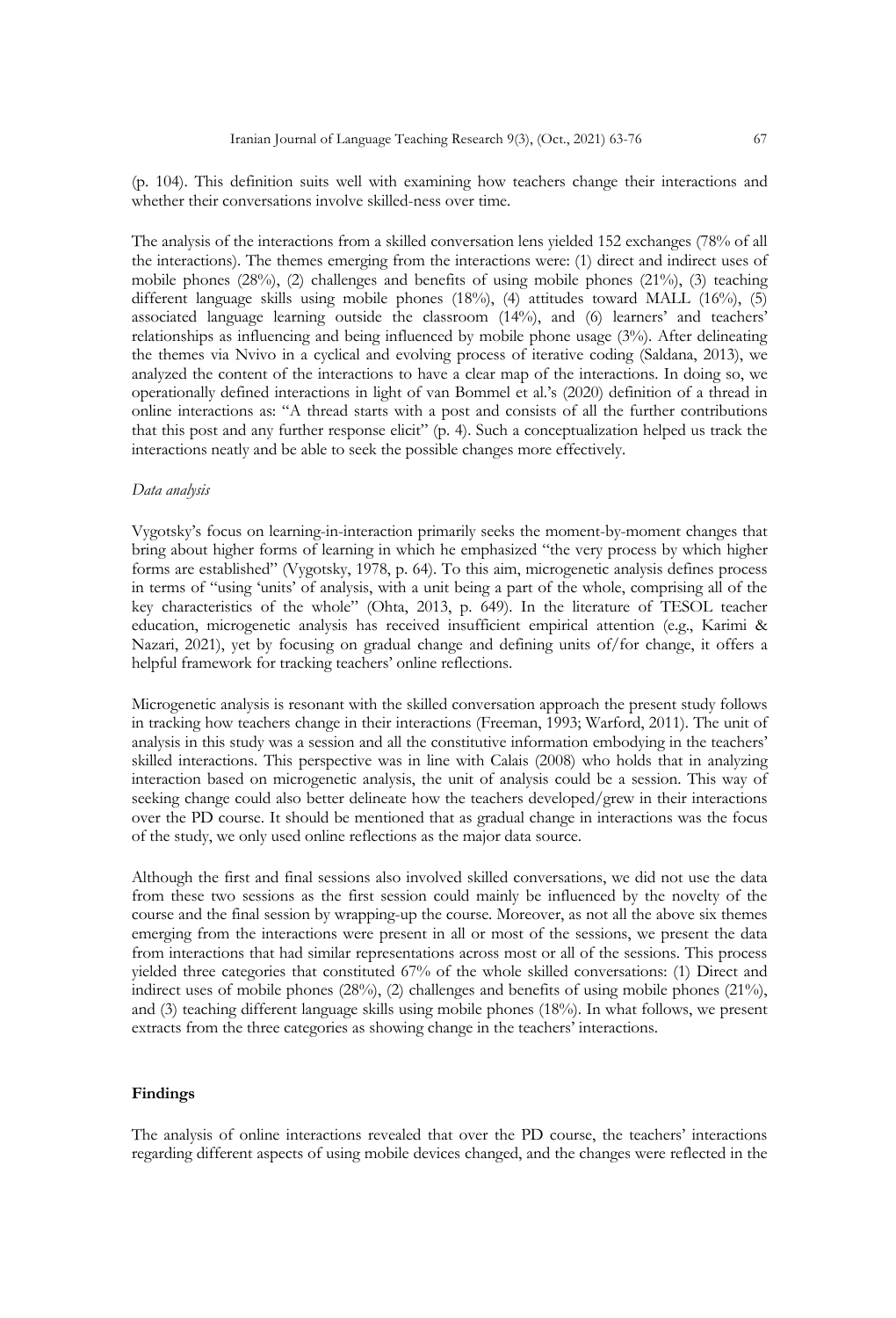content and language of the interactions. In this regard, toward the end of the PD, the teachers articulated their views with positioning themselves differently with respect to the other teachers and the use of mobile devices in their classes; and their evolving beliefs were manifested in the arguments they employed for justifying their positions, pointing to the expanding scope of their understandings of the issues associated with mobile phone usage. Moreover, in the course of the documented skilled conversations, the teachers had agreements and disagreements in a variety of issues; however, the overall discursive pattern of their interactions gravitated toward shared views as the PD proceeded. Generally, the teachers' interactions featured change in perspectives toward mobile phone usage and adopting a more sophisticated language as well as a more elaborate understanding in representing their beliefs about mobiles. In what follows, we present the analysis of the interactions across the three themes mentioned before. It must be mentioned that the teachers chatted in Persian (their L1) and their interactions have been translated into English.

#### *Direct and indirect uses of mobile phones*

As one of the main themes emerging from online interactions, direct and indirect uses of mobile phones was discussed by the teachers over most weeks of the PD. Nevertheless, the language used by the teachers in the early sessions was substantially different from their language in later sessions. In the following extracts, interactions from one of the teachers who was less interested in using mobile phones (T2) are presented. The overarching theme of the discussion was direct uses of mobile phones in the classroom for supplementing course books, or delivering teachercreated materials:

> *I believe that using mobile phones in language classes can result in real chaos! I don't allow my students to take out their mobile devices during lessons. (2nd session)*

> *Although these new technologies are all great and helpful, I think a major drawback in using them in our classes is related to the distraction they cause. We and our students are currently spending a lot of time in social media, and I'm pretty sure that if the students are allowed to take out their phones, they are going to chat with their friends or check posts on Instagram! (6th session)*

> *I think that some of the uses of mobile phones in classes that you are talking about are fascinating and inspiring. I think that if we add them to our repertoire, we can help the students learn English in a better way. But, before doing that and allowing the students to use their phone during the classes, we need to create or promote new cultures of learning and using new technologies among them. (8th session)*

As it is shown above, both the language used by T2 and her beliefs changed over time. In the first extract (session 2), the teacher simply expresses her view regarding using mobile devices in the classroom, without providing much argument for it (reference to creating chaos). This type of negotiating conflicting ideas was typical for the early sessions, and the skilled conversations were mostly short in this period. In the sixth session, however, the same teacher positions herself differently with respect to mobile technologies, and tries to be more specific regarding the reasons for not using mobile devices. This change in the language and positioning is even clearer in the extract taken from the eighth session, where the language shows change in the teacher's beliefs by mentioning the fascinating and inspiring features of mobiles, and her enhanced understanding of promoting the culture of learning in using mobiles.

As for the teachers who were already involved with directly or indirectly using mobile phones, the online sessions provided an opportunity to reflect on their practices and think more deeply about their established beliefs. The following extracts for T5 are taken from the third, fifth, seventh, and ninth sessions: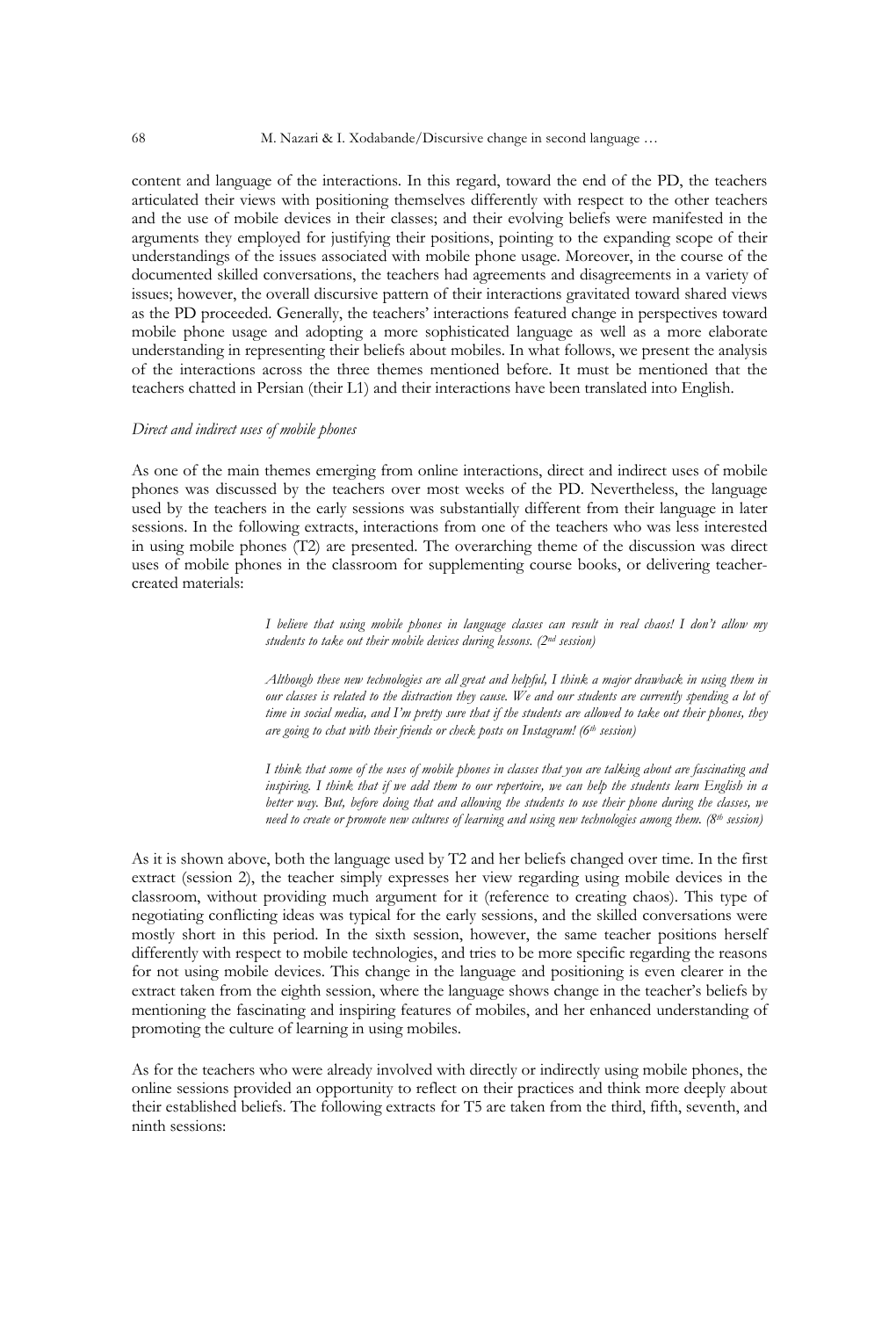*Before going to classes, I use my smartphone in preparing the lessons. In doing so, I plan the tasks and activities in a way that necessitates using mobile devices among the learners. The most typical use that I really like is using digital dictionaries, and mobile devices make it really easy for students to learn using a dictionary in an effective way. (3rd session)*

*Every innovation in teaching needs a lot of planning and hard work. The same goes for using mobile phones in the classroom. I want to emphasize that although their usage contributes to language learning and motivates the students significantly, not all classes are the same, and what works for me may not work for others. (5th session)*

*The use of mobile phones as a delivery medium for reading in the classroom does not result in significant changes in learning; I believe that we need to think about the ways mobile phones can extend the learning beyond the classroom. (7th session)*

*Obviously, mobile devices or other technologies are not the ultimate solutions for the problems we have in English language teaching, and they should not be regarded as the end in themselves, but we need to bring them to the classroom life in order to achieve the main goal, which is successfully learning a new language by our students. (9th session)*

In the above extracts, T5 recounts the way he uses mobile technologies both indirectly in preparing the materials and directly in the classroom while delivering the lessons (session three). At this stage, the teacher is mainly concerned with his own uses of mobile devices in a promotional way, which aims to encourage the other teachers to use tools like electronic dictionaries. As the PD moved on, the language used by the same teacher featured the realization that contextual differences are also important in implementing mobile-assisted language learning (session five). In the subsequent sessions, T5 represented some fundamental concerns regarding the use of mobile technologies to reshape learning in light of mobile phone usage. Relatedly, he talked about going beyond the classroom by using mobile devices (session seven), and positioned himself in agreement with the other teachers, as they all shared the same goal with respect to learners, regardless of the employed tools and technologies (session nine).

In general, regarding this theme, the analyses revealed that both supportive and less-supportive teachers' language and beliefs underwent changes from the first to the last session. For both groups, the discussions related to direct or indirect uses of mobile phones were associated with gradual and incremental changes in their contributions to the discussions, and the teachers used a more sophisticated language to profess their evolving beliefs and positioning themselves in relation to technology and other teachers.

#### *Challenges and benefits of using mobile phones*

The second main theme in the data was related to the challenges and benefits of using mobile devices. The extracts below are taken from the discussions, where one of the teachers (T3) talks about some benefits associated with using mobile devices:

> *The use of mobile devices can make doing some tasks easy for the students; they provide a gateway to the information world. In this way, I think they might be motivating. (2nd session)*

> *The use of mobile devices in the classroom creates new possibilities for supplementing the coursebooks; in this way, the materials become interesting for more students. (4th session)*

> *If the students learn how to use mobile devices for educational purposes, it is possible to expose them to some authentic materials online. Increased authenticity is a factor that initiates more engagement with the learning materials and ultimately leads to more learning. (7th session)*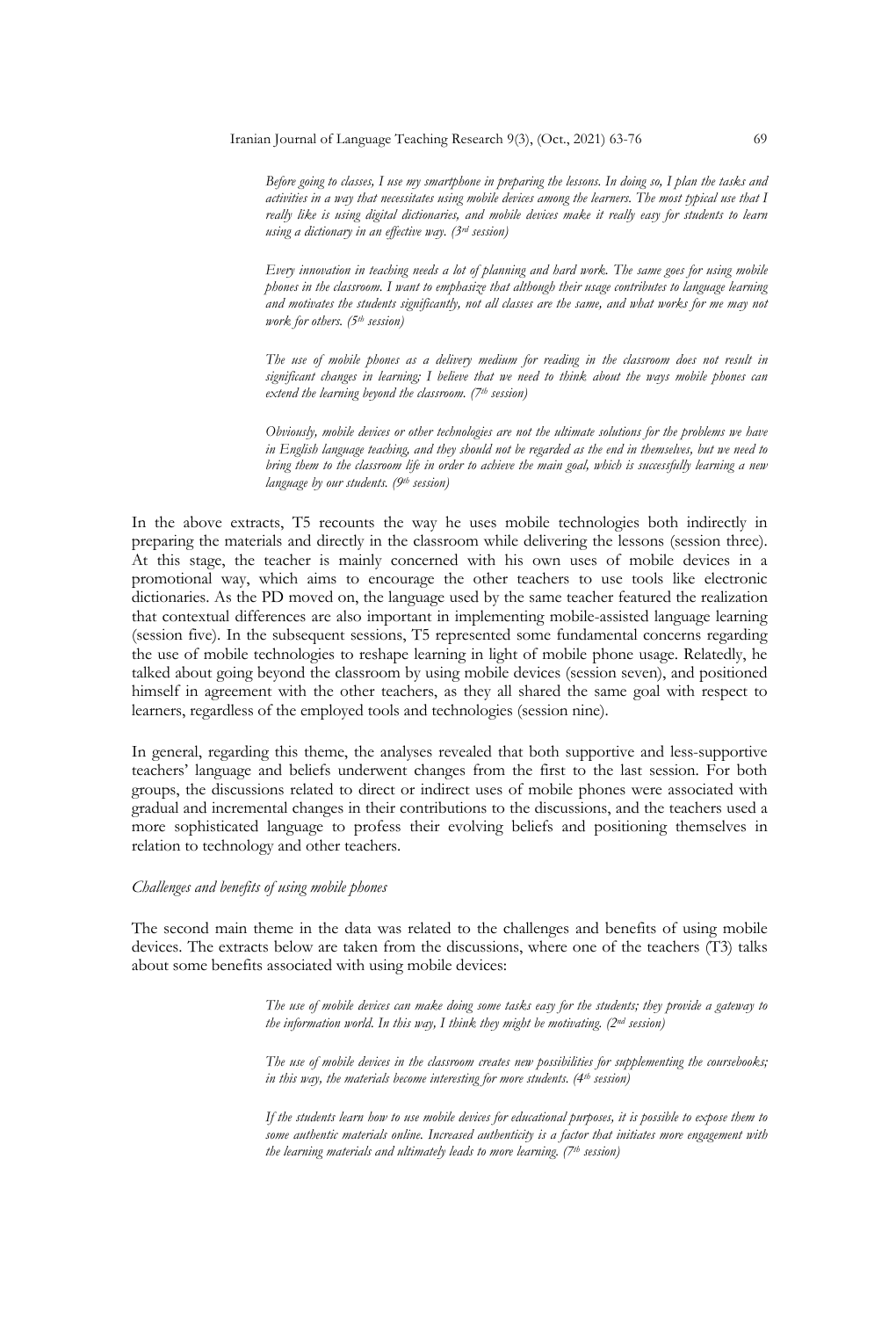As the extracts show, T3 has experienced some conceptual change with respect to the role of mobile technologies in language teaching. In the early sessions, the language used by the teacher pointed to the changing beliefs, as he regarded mobile devices being only potentially motivating (gateway to information). However, with the increased input (mainly in the form of views put forward by pro-mobile teachers), the language used is both sophisticated and multi-directional (dealing with the students, materials, and learning outcomes), and it is more holistic in nature, which goes beyond the one factor represented by the teacher in earlier sessions (i.e., learner motivation and authentic materials).

Change in the teachers' interactions was also evident in the discussions that they had with each other regarding specific topics. For example, the following threads demonstrate the interaction among two teachers in the early sessions (third session) of the PD, where one of them was initially pro-mobile, and the other was against using them:

> *T3: When using mobiles in the classes with beginner learners, a constant challenge is that we need to talk more; however, we know that teacher talk should be minimized.*

> *T4: I think it doesn't really make much a difference when you consider the TTT (teacher talking time). Yes, we need to minimize that, but new-generation students are much smarter than what we think!*

In this thread, T3 mentions increased teacher talking time as a challenge in using mobile devices in the classroom. T4 contests her position and claims that the use of mobile phones does not significantly increase teacher talking time. He further resorts to digital literacy among the students (smarter students of the current generation). As the extracts indicate, both teachers engaged in negotiating a conflicting view, but the adopted language is simple and unidirectional vis-à-vis one issue or concern. However, during later sessions, online interactions among these two teachers showed significant differences in terms of language use:

> *T3: It is really essential to use simple language [in English] for giving instructions. A few days ago, I asked them [students] to use their mobile devices to check something online, but it took me a lot of time to give them the required instructions. They seemed to be confused, too. Although they liked using their mobile phones, the session was a failure!*

> *T4: But you can use their first language in these cases; you know it is sometimes OK or necessary to use L1. You can also group the students for doing such activities. In this case, if one student does not get what you want them to do, he/she can get help from others. It makes your job much easier if you want to stick to the use of English only. (8th session)*

As it is shown above, both teachers used more reasoning to talk about the same challenge discussed in the third session. In this interaction, T3 provided an account of her ongoing challenges with using mobile devices. Although she acknowledged that the students liked the experience (checking the input online), the use of "failure" to describe the session points to her resistance in using mobile devices with beginner-level students. In response to this message, T4 suggested judiciously using L1 as a resource for giving instructions. He further pointed out that grouping the students can help in providing instructions.

Overall, with regard to this theme, the scope of teachers' understanding and reasoning with respect to the perceived challenges developed significantly. Moreover, as the course proceeded, the teachers supported their reasoning with more justifications.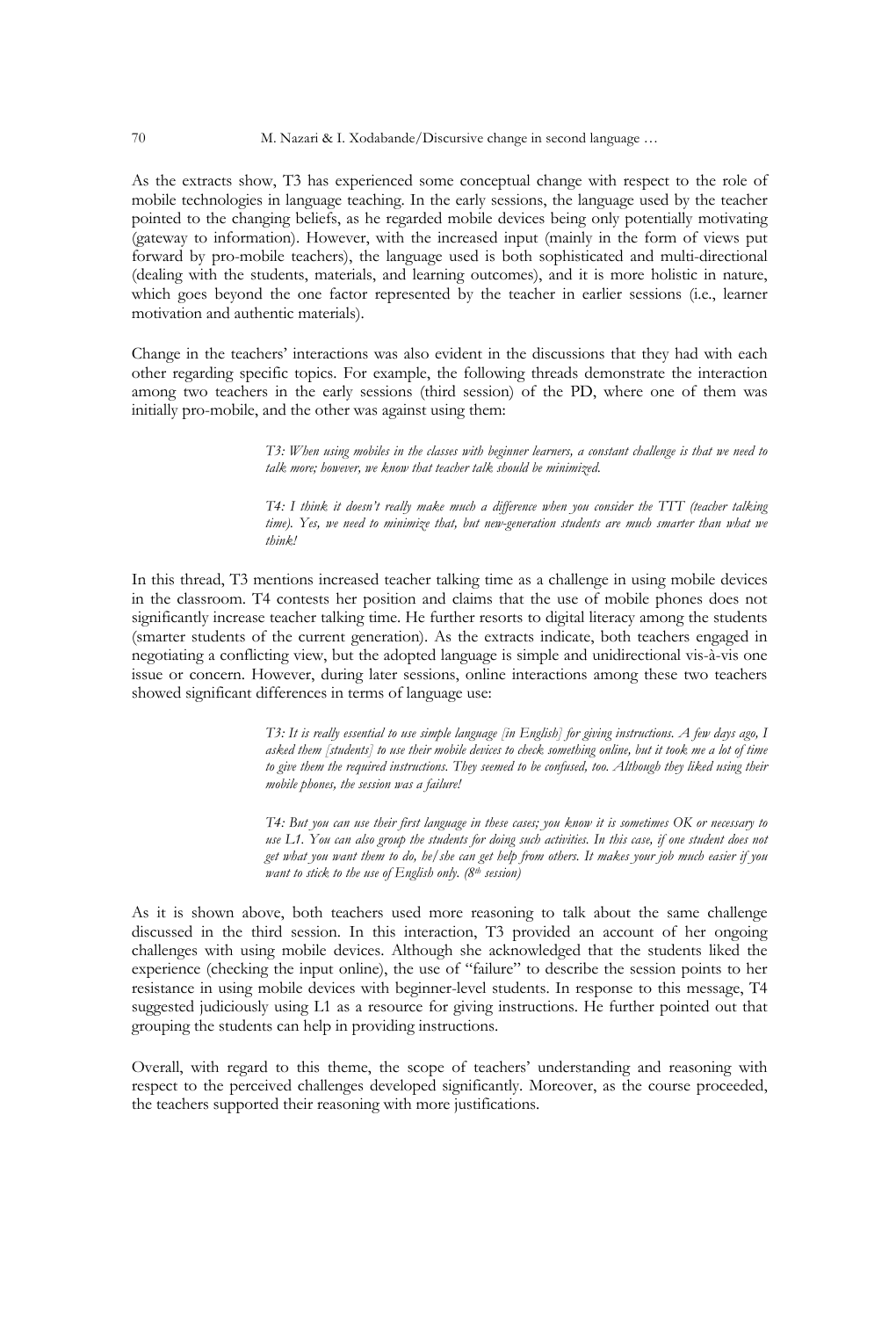## *Teaching different language skills using mobile phones*

Incremental changes in the teachers' interactions were also found in the discussions related to the use of mobile devices for teaching different language skills. For example, the following extracts show how one of the participating teachers (T1) developed an enhanced understanding of the affordances of mobile devices for teaching different skills:

> *I remember using mobile applications for learning English vocabulary myself. I want to start with that. The next session, I am going to ask my students to install the application and learn TOFEL vocabulary. (3rd session)*

> *The case with some applications is that it is possible to focus on multiple skills rather than one. My students are learning English vocabulary using an application, but the application helps them with pronunciation, too. (6th session)*

> *The range of available resources for mobile-assisted learning seems to be beyond my imagination! I have found some apps that integrate different language skills including vocabulary and grammar, and reading that I care mostly about. It is also possible to use podcasts for improving listening. I am using these applications myself if I find them useful. (9<sup>th</sup> session)*

In the extracts above, the teacher talked about using mobile phones for teaching language skills. Nevertheless, the range of the intended uses and the applications of mobile technologies developed over time. In this regard, although in the third session, T1 aimed at using mobile applications for teaching vocabulary (TOEFL vocabulary), the interaction from the subsequent sessions shows that she developed an awareness regarding the functionality of the same applications for teaching other language skills, as in the sixth session she added pronunciation, and in the ninth session she further added grammar and reading (integrated skill learning).

Moreover, as one of the researchers acted as the moderator and facilitator of the online discussions, the online discussions started with asking the teachers to share their mobile-related practices. Data analysis revealed that in responding to the researcher's questions, the language used by individual teachers developed over time in terms of scope and sophistication. The following extracts represent one of the pro-mobile teachers' responses:

> *Last week, I used a variety of activities in the classroom. In most activities, the use of mobile phones was integral for learning intended skills. (2nd session)*

> *In one of my advanced classes, I sent a link to the group where students downloaded and listened to a radio report. I asked them several questions with a focus on vocabulary. Then, I asked them to read a news article related to the audio file. (4th session)*

> *Given that it is really important to integrate the language skills in teaching, I posted three film reviews to the online group, and the students read them before the class. Then, in the class, I asked them to write a review of a movie they watched recently. Next, we moved to talking about movies and watching two trailers online. I think everyone enjoyed the class, and couldn't do these without internet connection and mobile phones. (7th session)*

In the extracts above, in the second session, the teacher provided a general answer with respect to sharing mobile-related practices. In the fourth session, the teacher provided more information regarding the type of the activities and targeted skills. In the final extract, which was taken from the seventh session, the teacher highlighted the importance of integrating different language skills, and used a more elaborate language to describe the activities and tasks. In this regard, in addition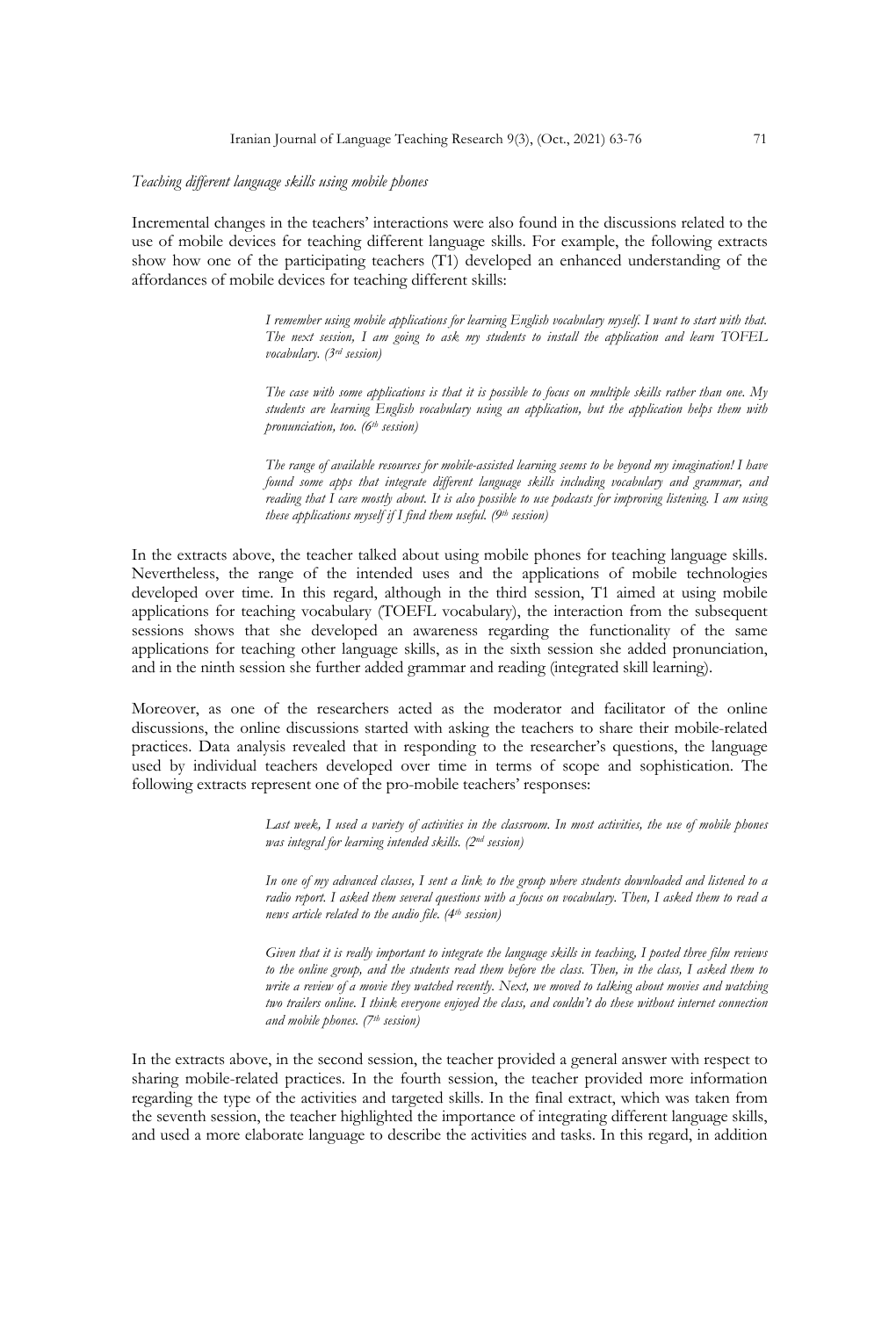to adding "integration of the skills" dimension, he also mentions "students' enjoyment" for supporting his practices.

In sum, with respect to this theme, the teachers both developed in terms of perspectives toward mobile phones and in using a more sophisticated language in representing their ideas about using mobile phones. Such changes happened gradually as a function of mutual sense-making and shared understandings developed during the course.

# **Discussion**

The analysis of the data showed that generally two types of change featured in the teachers' interactions over the course: Changing perspectives toward mobile phone usage and adopting a more sophisticated language in representing the understandings. Regarding the first type of change, the teachers gradually developed new frames of thinking about employability of mobile phones relative to their own practical idiosyncrasies. This finding resonates with those reported in Alemdag and Erdem (2017) in increasing the teachers' awareness of their membership and practical issues. This finding is also in line with the arguments posited by Lantz-Andersson et al. (2018) and van Bommel et al. (2020) in that online PDs provide teachers with novel ways of conceiving of their professionalism in dealing with professional practices. In this regard, the teachers gradually developed their understanding and awareness of mobile phone usage, which was primarily a function of their membership in the online PD and the shared understandings (Nazari & Xodabande, 2020).

Developing a more professional understanding about mobile phone usage was not limited to the teachers who were less interested in using mobile phones. Rather, the teachers who were already interested in using mobiles also developed novel ways of understanding. This finding is in line with studies that underscore providing affordances that contribute to teachers' professional competencies (Kelly & Antonio, 2016; Liljekvist et al., 2021; Parsons et al., 2019; van Bommel et al., 2020) and facilitate teachers' sense-making of PDs as beneficial to their own and students' growth (Lantz-Andersson et al., 2018; Parsons et al., 2019). The key to course effectiveness seems to be the point that PD from an SCT perspective should be grounded in teachers' own practice and provide them with "reflection on [their] experiences and tacit beliefs with regard to teaching and learning" (Warford, 2011, p. 253). As the approach followed in the PD was a mixture of sharing the teachers' own mobile-related practices and other issues in using mobile phones, the teachers seem to have found the course as a venue that can effectively support their PD. Such a sense-making has been considered as significant in PD effectiveness (Egbert & Borysenko, 2019), which happened to the teachers of this study.

The second type of change pertained to the development of the teachers' language as the course proceeded. Over the course, the teachers provided more reasoning for their representations and supported their interactions with a more sophisticated language. This finding is congruent with the results reported in Karimi and Nazari (2021). This type of change aligns with the concept of articulation Freeman (1993) proposed. Defined as "the process through which the teachers gain access to their thinking about their classroom practice" (Freeman, 1993, p. 489), articulation increases as teachers integrate knowledge from PD with their practical knowledge. Relatedly, the teachers of this study gradually developed in supporting their representations with more solid justifications across the three themes reported above. This growth realized in the content of the teachers' argumentations and the associated multi-facetedness in regard to the first theme, providing more reasoning for the effectiveness of the proposed alternatives as to the second theme, and reasoning with more elaborate understandings regarding the third theme.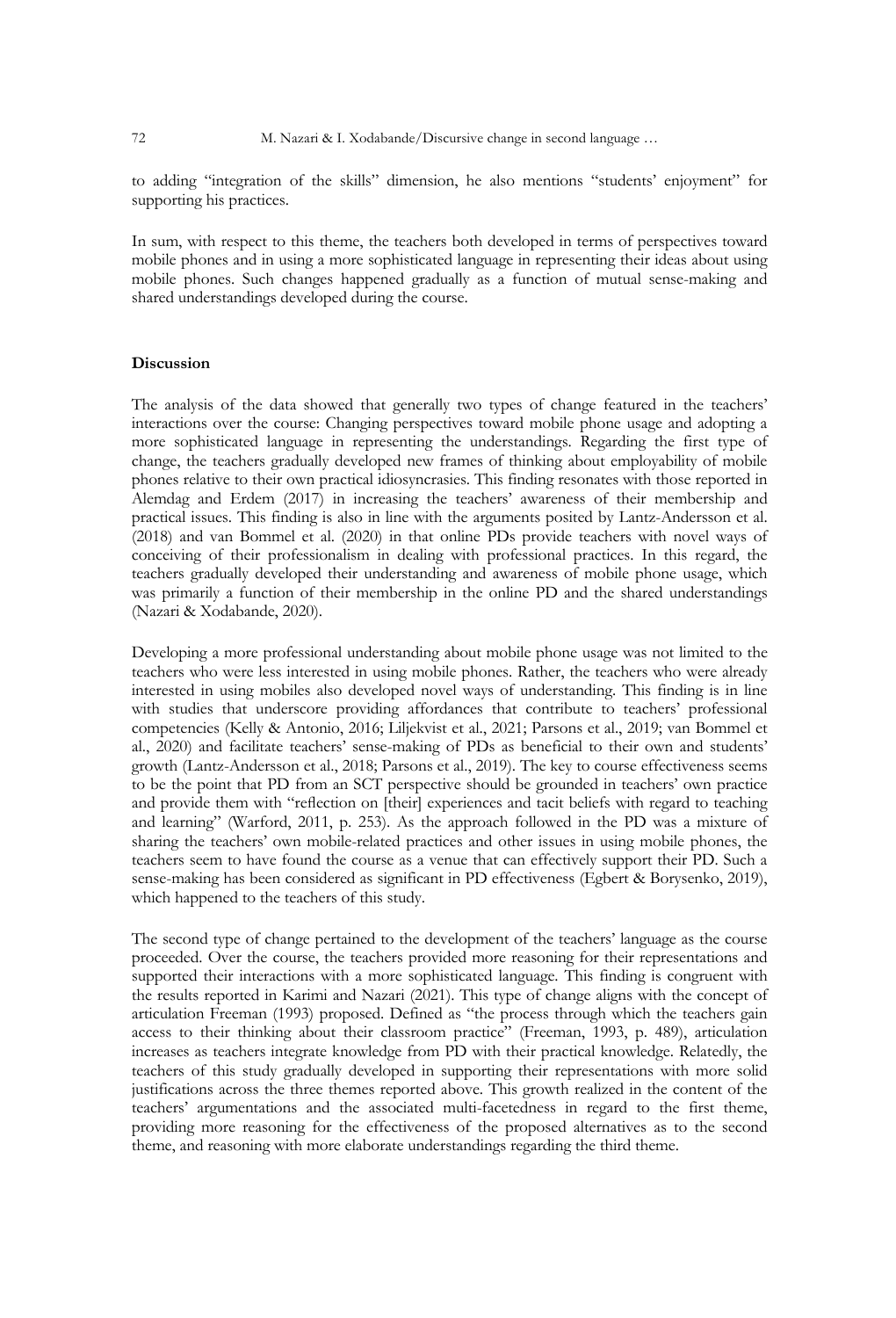Moreover, Vygotsky (1986), Freeman (1993), and Warford (2011) speak of the significance of gradually developing a language that aligns with individuals' growth, more specifically during PDs. Such a change was evident in the teachers' language, especially in relation to integrating different language skills via using mobile phones. In this sense, the teachers seem to have gradually adopted the language of the course, which was both a function of the ideas discussed in the course and their appropriation of the course content. Additionally, Freeman (1993) argues that such a change in language operates at two levels of local and professional languages. Instances of such a change were observed in the teachers' interactions in gradually adopting a more professional discourse in supporting their arguments with professional knowledge. These findings highlight that the PD enacted in this study was able to positively contribute to the teachers' sense-making of digital technologies as Lantz-Andersson et al. (2018) argued, here in relation to mobile phones. Such a sense-making actualized in creating reformulations in the teachers' beliefs about mobile phones, which was accompanied by changes in the range and content of their understandings about mobile phones.

#### **Conclusions**

Although studying teachers' online interactions has received attention over recent years, there is little research on change in teachers' interactions in online forums. This study addressed this gap in the context of a PD structured around mobile phone usage. The findings indicated that the teachers changed both in their perspectives toward mobile phones and the linguistic artifacts they employed to represent their sophisticated understandings. These findings provide novel ways for understanding teachers' engagement with and participation in online communities in that both the content and discourse of teachers change by their membership in such communities.

The findings of the study provide several implications. First, given that online teacher education needs more fine-grained conceptualizations and most of the studies in this line of inquiry capture the content of teachers' membership, it is yet to be understood how teacher educators' role should be defined (see Alemdag & Erdem, 2017). The results of the present study could provide novel understandings for conceptualizing teacher educator roles. As we observed, teachers' participation in online PDs not only follows a content that has characteristics exclusive to online membership, it gradually contributes to the teachers' frames of thinking from a discursive lens. Indeed, interaction entails both linguistic and extra-linguistic processes that (re)shape online teachers' professionalism. In this sense, teacher educators should pay attention to both course content and developments in teachers' discourse in online forums. A myopic conceptualization in characterizing teacher educator roles is transitioning to the online forum with the same competences in face-to-face contexts, whereas online teacher education demands developing a specific knowledge base and honing online skills by the educators. A large part of educators' role is understanding the contributions of teachers' interactions to their sense of professionalism.

Second, given that teachers can now engage in different online PDs (Parsons et al., 2019), institutional policy-makers could benefit well from such affordances. As the participating teachers of this study articulated, they engage in and use multiple online resources to respond to their needs. Policy-makers could systematize such initiatives by developing a repository of online resources that all the teachers could benefit from. Such an undertaking seems both economically productive and pedagogically efficient in that teachers can resort to a rich repertoire whenever they need such resources. However, policy-makers and the role they can play in supporting the teachers with their personal engagement in online forums have been a less-trodden line of research in this area. As there may be policy-makers who run such initiatives in their contexts, this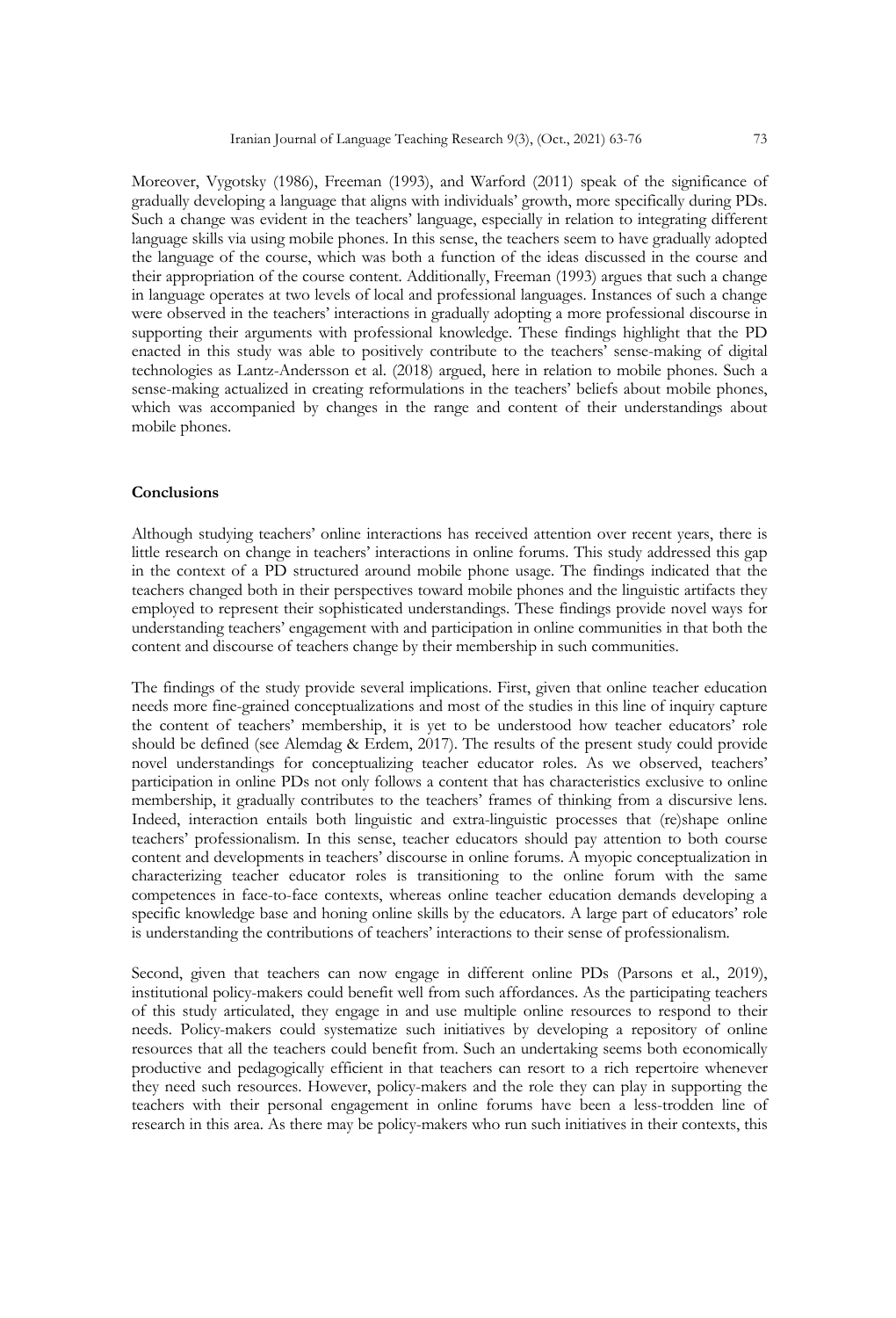idea could in turn be a research agenda in documenting the role policy-makers play in helping teachers with online PD.

In their review paper, Lantz-Andersson et al. (2018) concluded that "our review certainly raises the need for studies that investigate what teachers do online (rather than what teachers say that they do online)" (p. 313). This study addressed this empirical void and portrayed the teachers' online interactions. This line of inquiry could be further extended by exploring teachers' understanding of their membership and closely scrutinizing the interactions via methodological analyses such as conversation analysis. Triangulating interactional data with research methods like interviews and observations would provide a more complete picture of teachers' sense-making of gradual growth. Moreover, further research with a greater number of teachers and across diverse intercultural contexts would provide interesting insights into how teachers' online membership is mediated by their cultural differences and similarities. Additionally, observing the extent to which teachers' online interactions realize in their classroom functioning would better indicate the congruity between their online interactions and classroom practices. We acknowledge that definitional attribution of change to the teachers' membership in the PD of this study is unwarranted. There may be other mediating factors that have facilitated the teachers' growth besides the experience of the PD. Further research may report on such competing forces and their comparative contributions against the enacted PD.

# **References**

- Alemdag, E., & Erdem, M. (2017). Designing an e-mentoring program for novice teachers in Turkey and investigating online interactions and program outcomes. *Mentoring & Tutoring: Partnership in Learning*, *25*, 123-150. https://doi.org/10.1080/13611267.2017.1327394
- Calais, G. (2008). Microgenetic analysis of learning: Measuring change as it occurs. *National Forum of Applied Educational Research Journal, 21*(3), 1–7.
- Egbert, J., & Borysenko, N. (2019). Standards, engagement, and Minecraft: Optimizing experiences in language teacher education. *Teaching and Teacher Education*, *85*, 115–124. https://doi.org/10.1016/j.tate.2019.06.015
- Freeman, D. (1993). Renaming experience/reconstructing practice: Developing new understanding of teaching. *Teaching and Teacher Education, 9*, 485–497. https://doi.org/10.1016/0742-051X(93)90032-C
- Goodall, H. L. (2000). *Writing the new ethnography*. AltaMira.
- Jocuns, A., Shi, L., Zhang, L., Yin, T., Gu, X., Huang, X., Zhang, Y, & Zhang, Y. (2020). Translocating classroom discourse practices during the Covid-19 pandemic in China: A reflective nexus analysis account. *Iranian Journal of Language Teaching Research*, *8*(3), 121- 142. https://dx.doi.org/10.30466/ijltr.2020.120937
- Karimi, M. N., & Nazari, M. (2021). Growth in language teachers' understanding of differentiated instruction: A sociocultural theory perspective. *Journal of Education for Teaching*, *47*(3), 1- 15. https://doi.org/10.1080/02607476.2021.1884973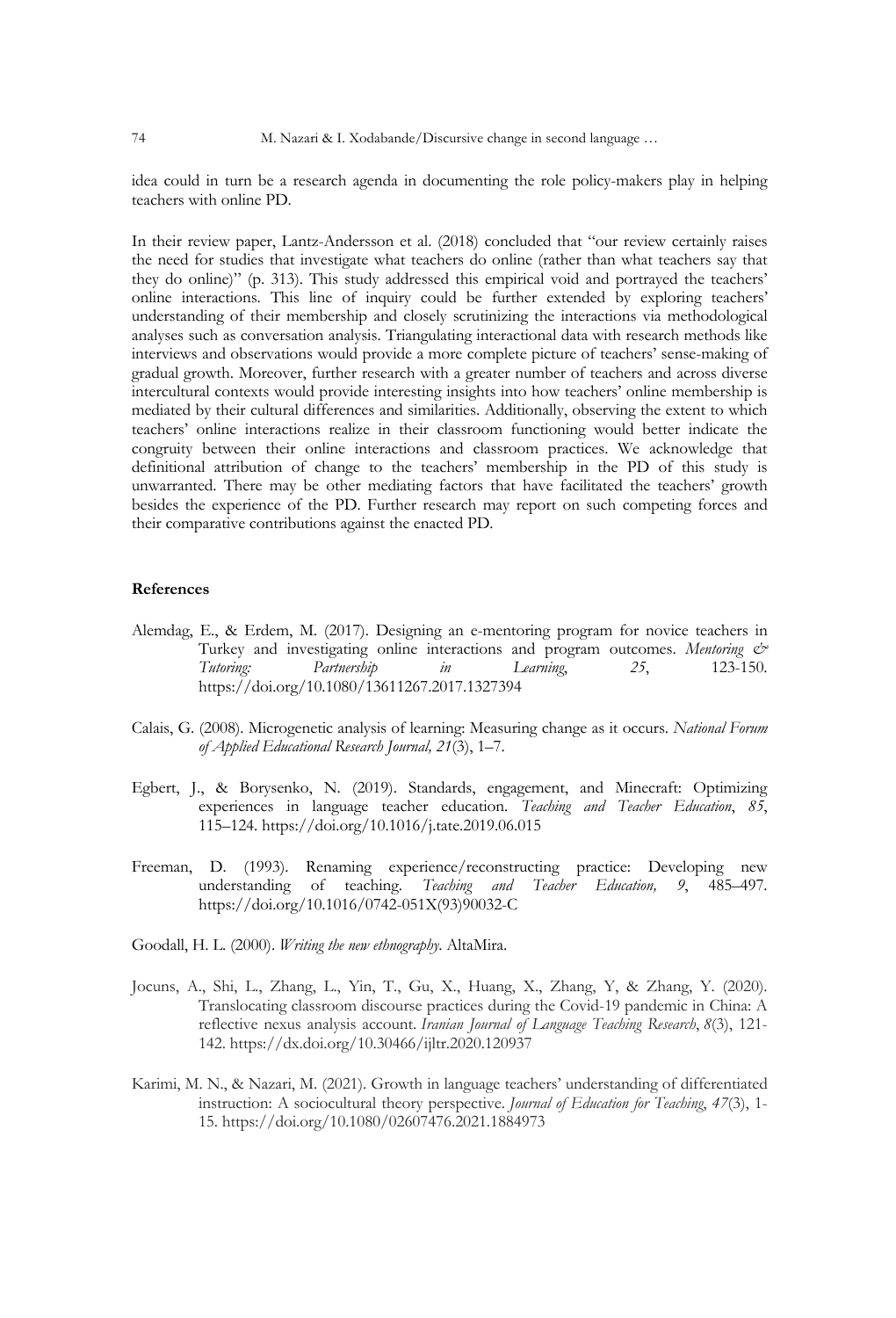- Kelly, N., & Antonio, A. (2016). Teacher peer support in social network sites. *Teaching and Teacher Education*, *56*, 138-149. https://doi.org/10.1016/j.tate.2016.02.007
- Lantz-Andersson, A., Lundin, M., & Selwyn, N. (2018). Twenty years of online teacher communities: A systematic review of formally-organized and informally-developed professional learning groups. *Teaching and Teacher Education*, *75*, 302-315. https://doi.org/1016/j.tate.2018
- Li, L. (2020). Novice teachers' discursive construction of their identity: Insights from foreign language classrooms. *Iranian Journal of Language Teaching Research*, *8*(3), 57-76. https://dx.doi.org/10.30466/ijltr.2020.120934
- Liljekvist, Y. E., Randahl, A. C., van Bommel, J., & Olin-Scheller, C. (2021). Facebook for professional development: Pedagogical content knowledge in the centre of teachers' online communities. *Scandinavian Journal of Educational Research*, *65*(5), 723-735. https://doi.org/10.1080/00313831.2020.1754900
- Nazari, M., & Xodabande, I. (2020). L2 teachers' mobile-related beliefs and practices: Contributions of a professional development initiative. *Computer Assisted Language Learning*, 1-30. https://doi.org/10.1080/09588221.2020.1799825
- Ohta, A.S. (2013). Sociocultural theory and the zone of proximal development. In J. Herschensohn & M. Young-Scholten (Eds.), *The Cambridge handbook of second language acquisition* (pp. 648–669). Cambridge University Press.
- Parsons, S. A., Hutchison, A. C., Hall, L. A., Parsons, A. W., Ives, S. T., & Leggett, A. B. (2019). U.S. teachers' perceptions of online professional development. *Teaching and Teacher Education*, *82*, 33–42. https://doi.org/10.1016/j.tate.2019.03.006
- Richards, J. C. (1989, June). *Beyond training: Approaches to teacher education in language teaching. A keynote address given at a workshop on second language teacher education*. Sydney, Australia: Macquarie University.
- Robson, J. (2018). Performance, structure and ideal identity: Reconceptualising teachers' engagement in online social spaces. *British Journal of Educational Technology*, *49*, 439-450. https://doi.org/10.1111/bjet.12551.
- Saldana, J. (2013). *The coding manual for qualitative researchers*. SAGE.
- van Bommel, J., Randahl, A. C., Liljekvist, Y., & Ruthven, K. (2020). Tracing teachers' transformation of knowledge in social media. *Teaching and Teacher Education*, *87*, 1-9. https://doi.org/10.1016/j.tate.2019.102958
- Vygotsky, L. S. (1978). *Mind in society: The development of higher psychological processes*. Harvard University Press.
- Vygotsky, L. S. (1986). *Thought and language*. MIT Press.
- Warford, M. K. (2011). The zone of proximal teacher development. *Teaching and Teacher Education*, *27*, 252–258. https://doi.org/10.1016/j.tate.2010.08.008